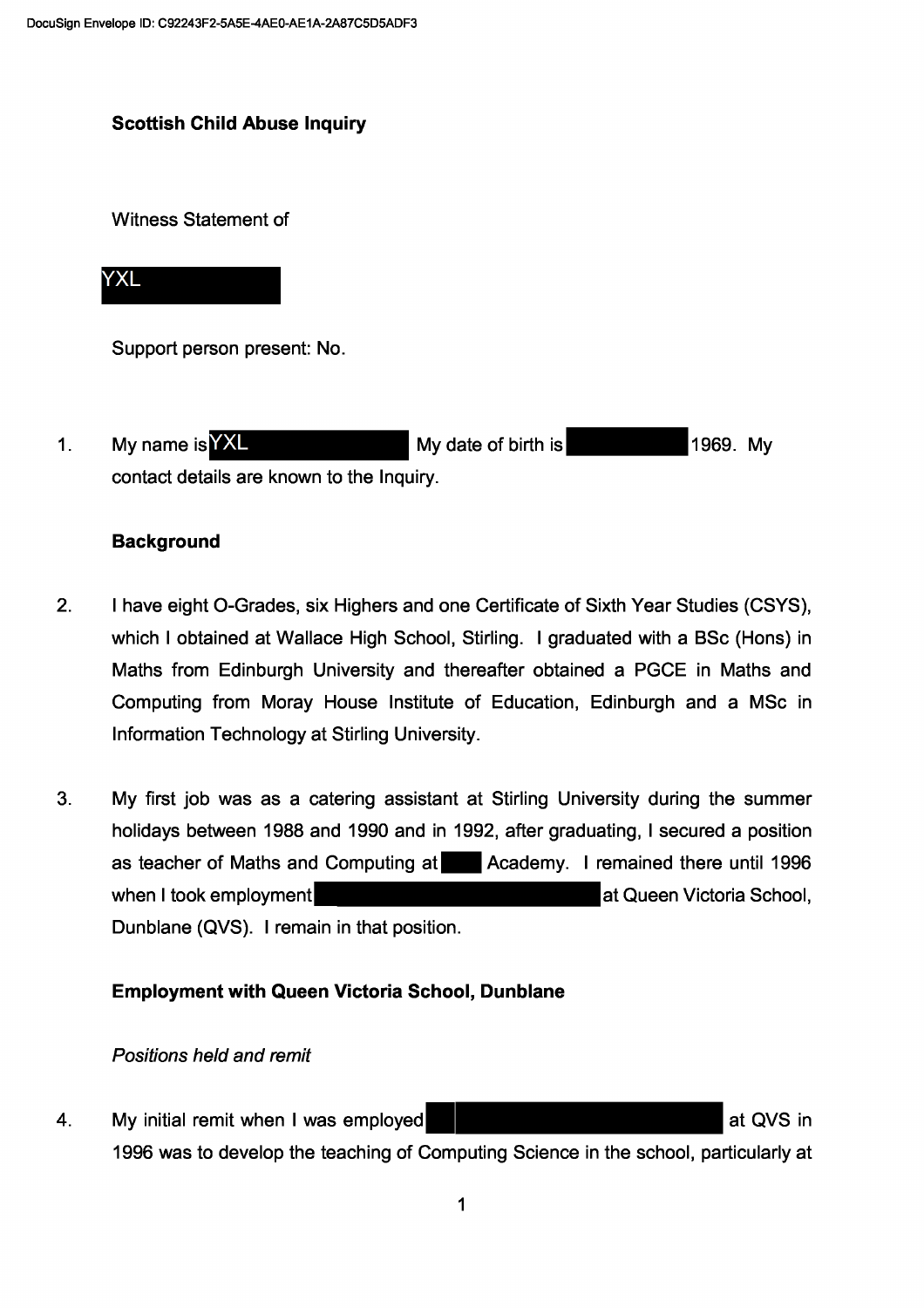Higher and CSYS level. I was also to manage and maintain the implementation of a new school network and record, manage and maintain the Desktop PCs within the school.

| Curriculum, | 5. | My current remit involves | the Computing Science |  |
|-------------|----|---------------------------|-----------------------|--|
|             |    |                           |                       |  |

6. The role also has a boarding element

> In 2007/2008 I temporarily fulfilled the role of Assistant House Tutor for six months to cover for staff absence

#### **Recruitment process**

- $\overline{7}$ . I applied for my position with my CV and included two references, which were taken up. I had an interview at the school, which included a certificate check of all named qualifications. There was also a criminal records check and a security check (MOD) upon acceptance for the post.
- 8. As part of the contract there was one year probation and at the end of that first year the Headmaster would decide whether to offer a full contract, to terminate the contract or extend the probation period. I was offered a full contract.
- 9. I am not aware of any specific prerequisites; certainly being GTCS registered was not required when I joined, although I was. It is now required for all new teaching applicants.

Line managers - Teaching (including liaison/appraisal/training)

 $10.$ During my employment at QVS, my line managers for my teaching position have been Des Clark, Deputy Head Teacher (DHT), CKC **SNR** . Donald Shaw, DHT (Academic), Duncan McLay, Acting DHT (Academic) and Janette Scott-Laing, DHT (Academic).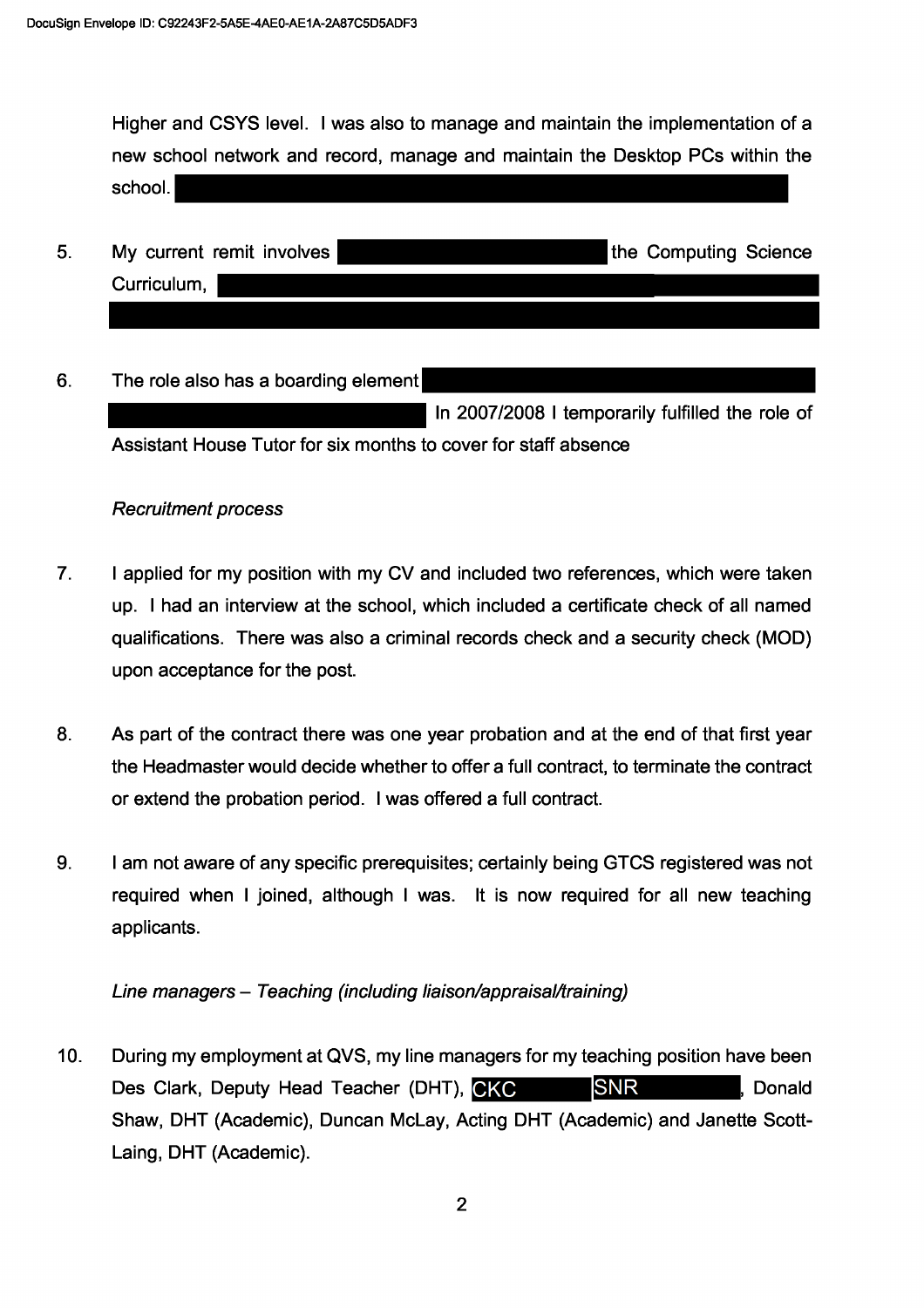- $11.$ Liaison between my line managers and myself included a formal yearly departmental review meeting, which also included discussion of exam results and departmental performance. In addition my line managers and another member of the Senior Leadership Team (SLT) would take part in classroom visits and crit lessons, both planned and drop-in. Feedback on these lessons would be given formally.
- $12.$ Training requests and professional development were initially more informal and part of the review meeting. Now and for the last eight years, training and professional development are part of the GTCS standards process and more formal in terms of the meeting and documentation process.

Line managers - Boarding (including liaison/appraisal/training)

- $13.$ My line managers for the boarding position I have held have been the various **Housemasters**
- $14.$ The key evaluative process within the Boarding House would be the House team meetings, which took place with regular frequency. These meetings are currently every three to four weeks and at the start of term. These meetings would be used to discuss aspects of our work in the Boarding House, to discuss issues and to look for solutions.
- $15.$ Courses relating to pastoral care would be offered to teachers who showed a particular interest in developing this aspect of their career. Mandatory training relating to pastoral issues would take place during in-service days at the start of terms.
- I experienced less one-to-one evaluation with Boarding line managers in terms of my 16. performance when on duty than on the academic side. There may have been a constant monitoring of my performance, but I was not aware of it formally.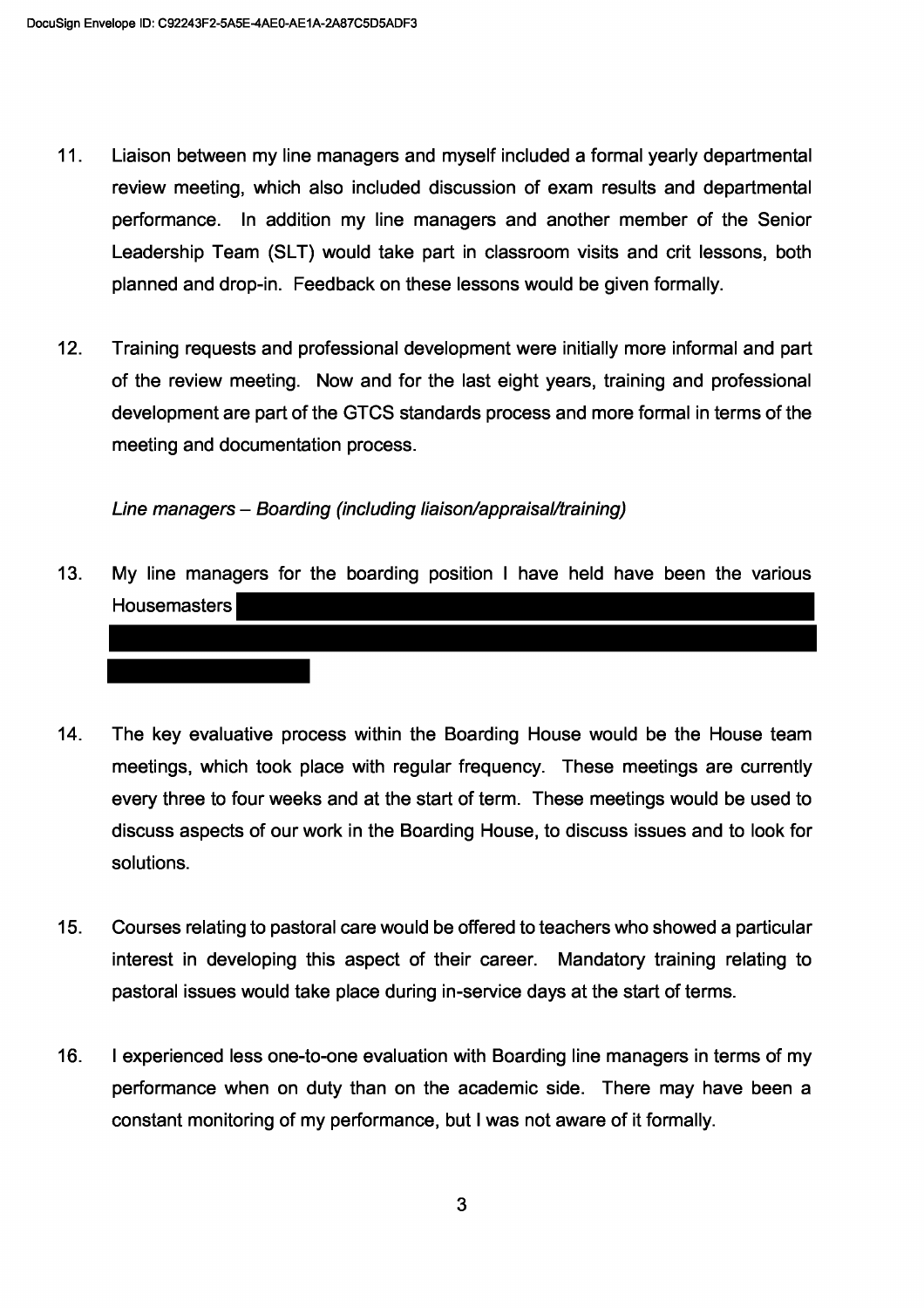17. The Boarding Housemasters would also meet weekly alongside the SLT to coordinate approaches.

## **Training**

- 18. I have attended training courses on Networking Novell Netware, which was to help with initial network management in the school; staff management; Timetabling; SQA courses and related Conferences; and professional development courses, for example courses provided by external firms on new courses and content in Computing.
- 19. I have also gained a Basic Expedition Leadership Award (BELA), a Summer Mountain Leader Award and a SFA Coach (First Level) award.
- 20. There would also be training sessions built into the in-service days at the start of the school term. Over the years this has covered a wide range of topics relating to education and boarding school life, often pertinent to a current circumstance. Topics covered included dyslexia, bulimia, coaching conversations, ADHD, E-Safety, Safeguarding - Annual Update, Spotting Abuse, ABLe, positive discipline, equality and diversity, adverse childhood experiences, unconscious bias, and academic matters.
- 21. In terms of induction training on the Boarding side, I shadowed the Housemaster for two duties, including a weekend duty. I recall having a long conversation with the DHT with regards to his vision for the Department, but I do not recall the formal nature of the academic induction process.

## Policy

22. I have not had any involvement in, or responsibility for, policy in relation to the care, including residential care, of children.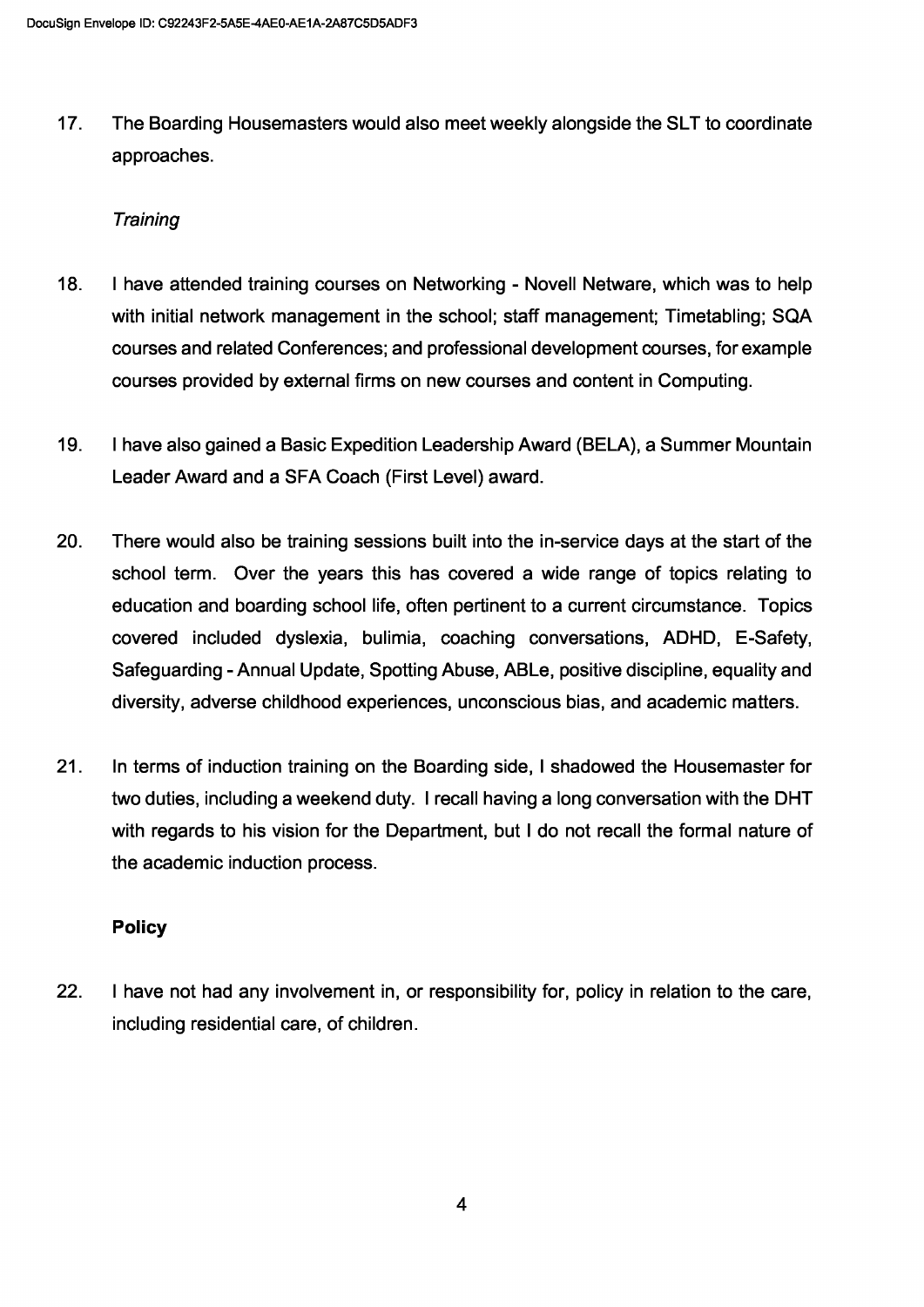## Strategic planning

- 23. I have been involved in many iterations of whole school ICT planning, including the acquisition planning of networks, computers, iPads, Chromebooks and the use of these devices in the school to support education.
- 24. Central to this, though under the remit of DHT (Pastoral), would be the Acceptable Use Policy, e-safety policies, e-safety education, pupil and staff training and our ongoing filtering and safety monitoring of pupil use. Potential for a framework of abuse risks through online activity would be part of the policy and the policy would be in line with the overall MOD schools strategy.
- 25. As far as I can recall, the MOD schools strategy regarding online activity was closely linked to the policies / best practices from the South West Grid for Learning Charity and involved following their good practice templates in education, monitoring and policy guidance. Each school maintains its own Acceptable Use Policy and specific e-safety policy. Improved use of MOD Schools SharePoint has been introduced in the last few years to centrally disseminate information and advice on online safety, including newsletters. A Global Safeguarding Team was set up within DCYP, around three years ago I think, to provide detailed advice to schools. Separate school networks have been consolidated to improve network support and monitoring of activity.
- 26. At QVS we are registered and committed to completing the 360 Degrees Safe and Digital Schools programme as recommended in the National Action Plan for Internet Safety. This forms part of the QVS ICT Strategy Plan and Whole School Strategy Plan for this academic year.
- 27. As I have not been involved in investigating online abuse risks, nor necessarily made aware of particular cases depending on confidentiality, I cannot accurately comment on the exact extent to which abuse risks through online activity have become. At no point has anyone intimated to me that we have an increasing problem in this area so I would have to say my feeling is that the problem is managed though vigilance,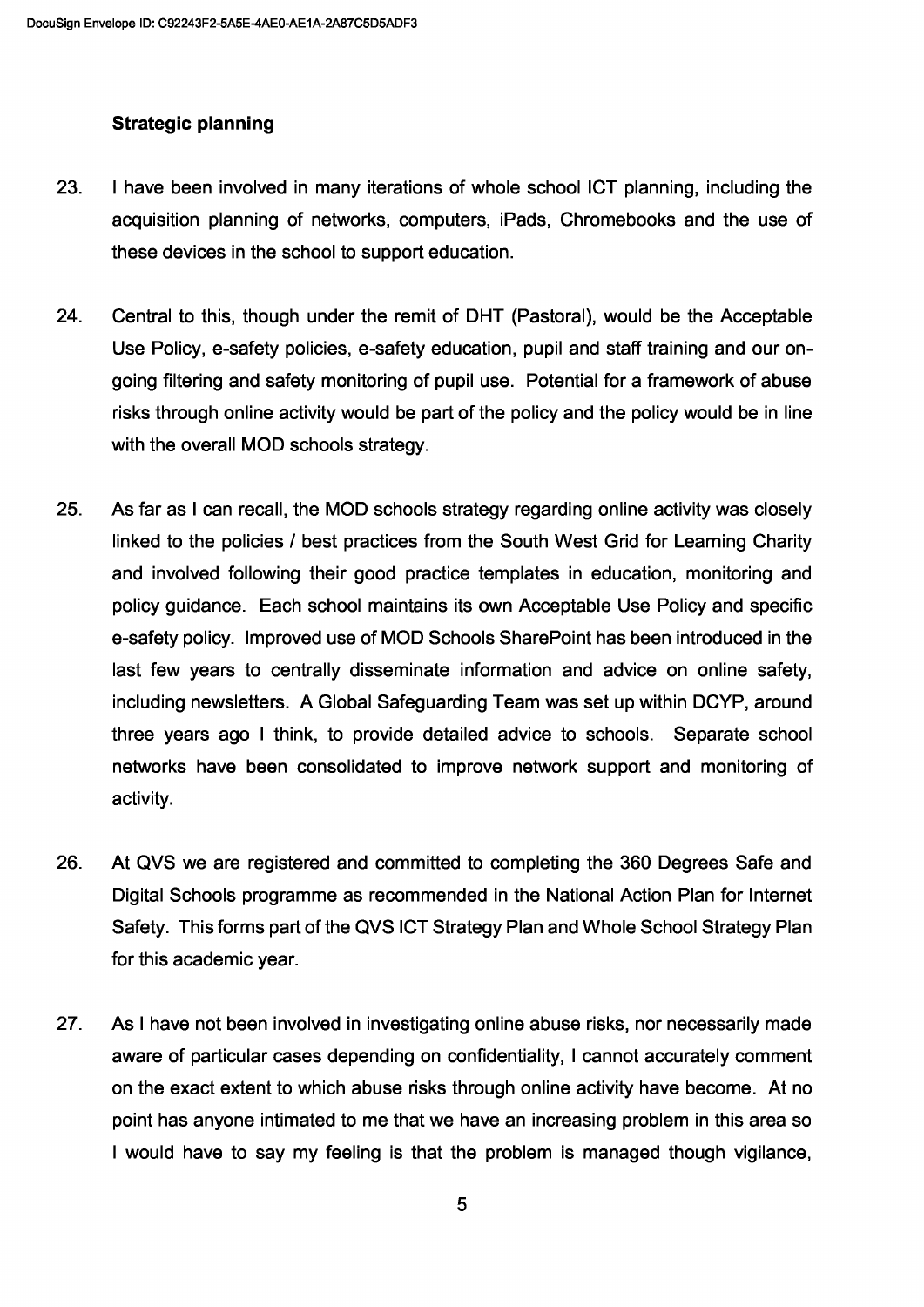training, education and an appropriate Acceptable Use Policy as previously mentioned.

- 28. I am aware of two cases where messaging apps were used to send toxic comments to another pupil. These were dealt with via the school discipline quidelines and, in one of the cases, Police involvement also. QVS has invested in technology that sits on top of the MOD network security to attempt to provide improved monitoring on these issues.
- 29. Central to the school's strategic approach would be the School Improvement Plan and the individual departmental plans that would feed into this plan. The school improvement plan would highlight priorities as established by the SLT and staff through discussion. This would generally link to 'How Good is our School' (HGIOS) quality indicators and have a set of tasks with measurable success metrics. The Lead for the task would establish a review date and an end date. The school improvement plan would cover a wide range of aims, including academic, pastoral support and training.

## **Other staff**

| 30. | ∣at QVS.<br>am                                                         |  |  |  |  |  |
|-----|------------------------------------------------------------------------|--|--|--|--|--|
|     |                                                                        |  |  |  |  |  |
|     |                                                                        |  |  |  |  |  |
|     | A degree of mentoring, support and communication is built into my role |  |  |  |  |  |
|     | Should performance levels arise, I would be involved in                |  |  |  |  |  |
|     | improvement planning and support.                                      |  |  |  |  |  |

31. for two years, which involved I was training, planning work and formal evaluation of performance via the MOD framework.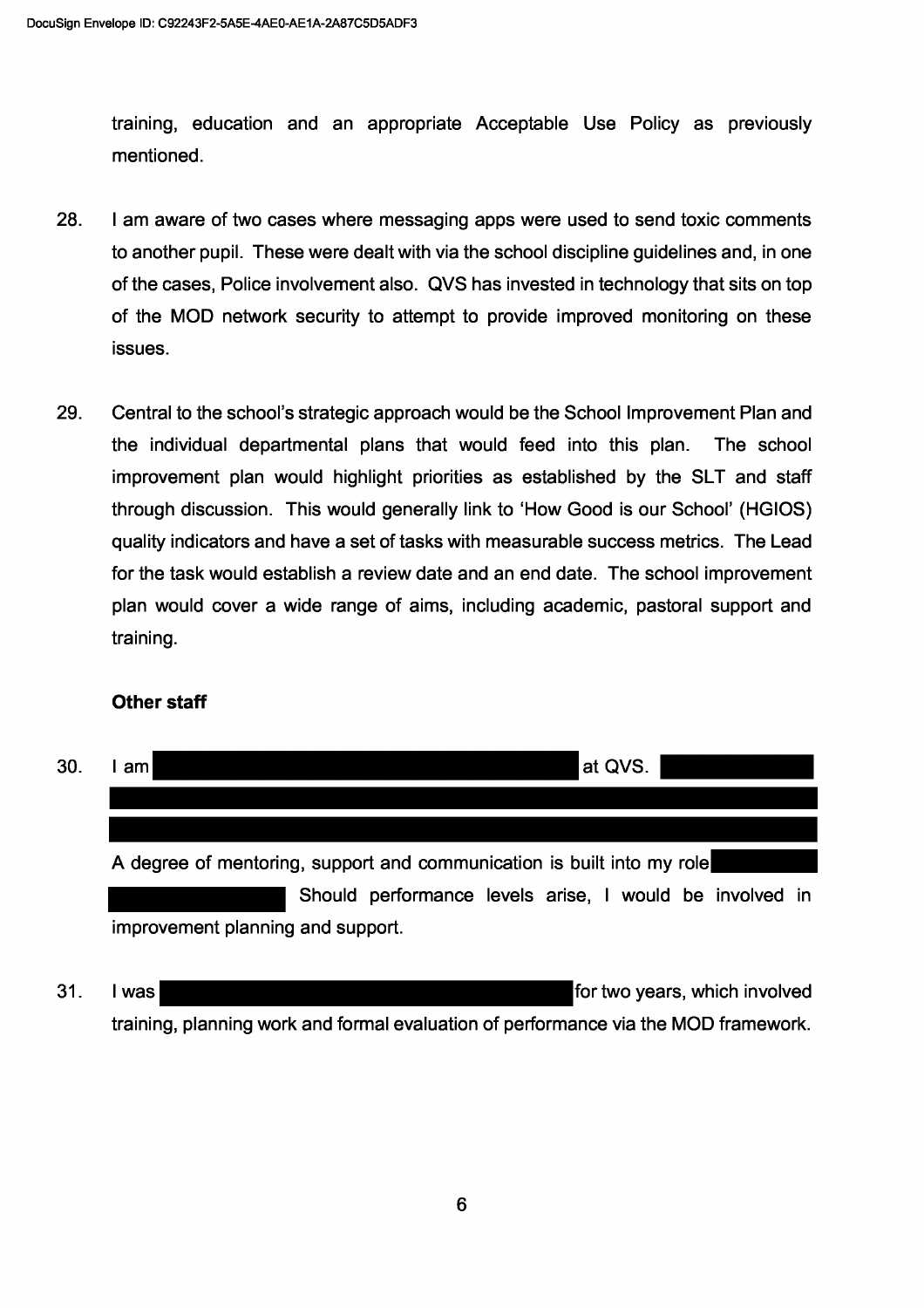# Recruitment of staff

- 32. I have been involved in one interview and one teaching observation for a new computing teacher in the school. I also reviewed the advert and was a point of contact for teachers wanting information. I set the lesson parameters for the lesson observation.
- 33. I was not involved in recruitment policy or practices.
- 34. I was given access to the references of the applicants when I was part of the interview panel. The references were general in nature, highlighting the character of the individual being interviewed and from recollection they covered areas such as ability to work with others, ability to create resources, general work ethic and special skills or attributes.
- 35. I do not know whether referees were actually spoken to.

## Training of staff

- 36. I have been involved in training staff on a number of initiatives relating to ICT. These included training on word processing, spreadsheets, GLOW, !Pads, including iOS and Apps, building departmental websites and in Google Technologies, including Google Classroom. These would normally be completed on a workshop basis where I would create the learning materials. The particular need for training would depend on whole school priorities and needs as expressed through the ICT Committee.
- 37. Core Personal Development (CPD) would be discussed through your line manager and in line with your current Personal Development needs. A formal CPD meeting would be arranged each year. Should development opportunities arise during the year then they may be agreed depending on school priorities and staff availability to cover.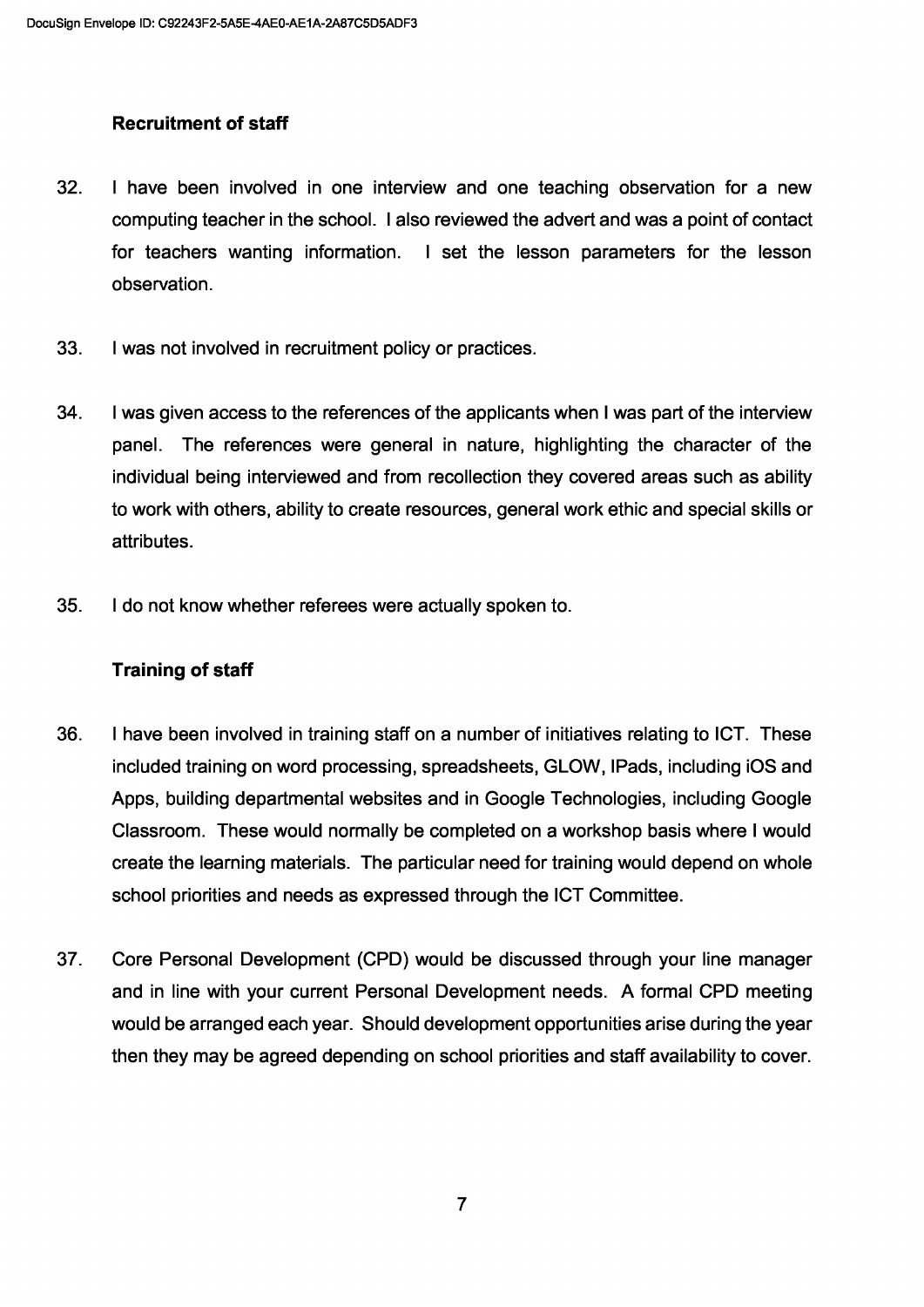## Supervision/staff appraisal/staff evaluation

- 38. I have been involved in staff supervision, appraisal and evaluation.
- 39. I wasl for two years. This was carried out under the MOD staff review and appraisal framework and involved setting expectations and tasks for the year and then reviewing performance at set intervals. Exceptional performance could result in salary bonus. I would have a daily meeting with the to discuss current tasks and on-going issues.
- 40. would carry out a yearly evaluation within the Professional Development framework. A degree of mentoring, support and communication would be built into my role. Daily talks and a weekly departmental meeting, with minutes being taken, would be used to support this. Performance and progress of classes would also be an agenda item.

#### **Living arrangements**

- 41. When I was first employed at QVS, living on the school campus in accommodation provided was a condition of employment. This no longer became the case around the year 2000, I think. I lived on Victoria Green, which was a group of staff houses and flats set within the school grounds but separate from the teaching block and boarding houses. I moved out of the school accommodation in 2005.
- 42. Promoted Boarding House staff, i.e. the Housemaster and Deputy Housemaster, would live within the Boarding Houses in flats provided. The accommodation in each House is different
- The children's accommodation in formed by individual rooms down corridors. Younger 43. pupils share rooms, S4 and above have a single room. Boarding Staff would have access to the corridors when on duty, monitoring Prep and also during routines such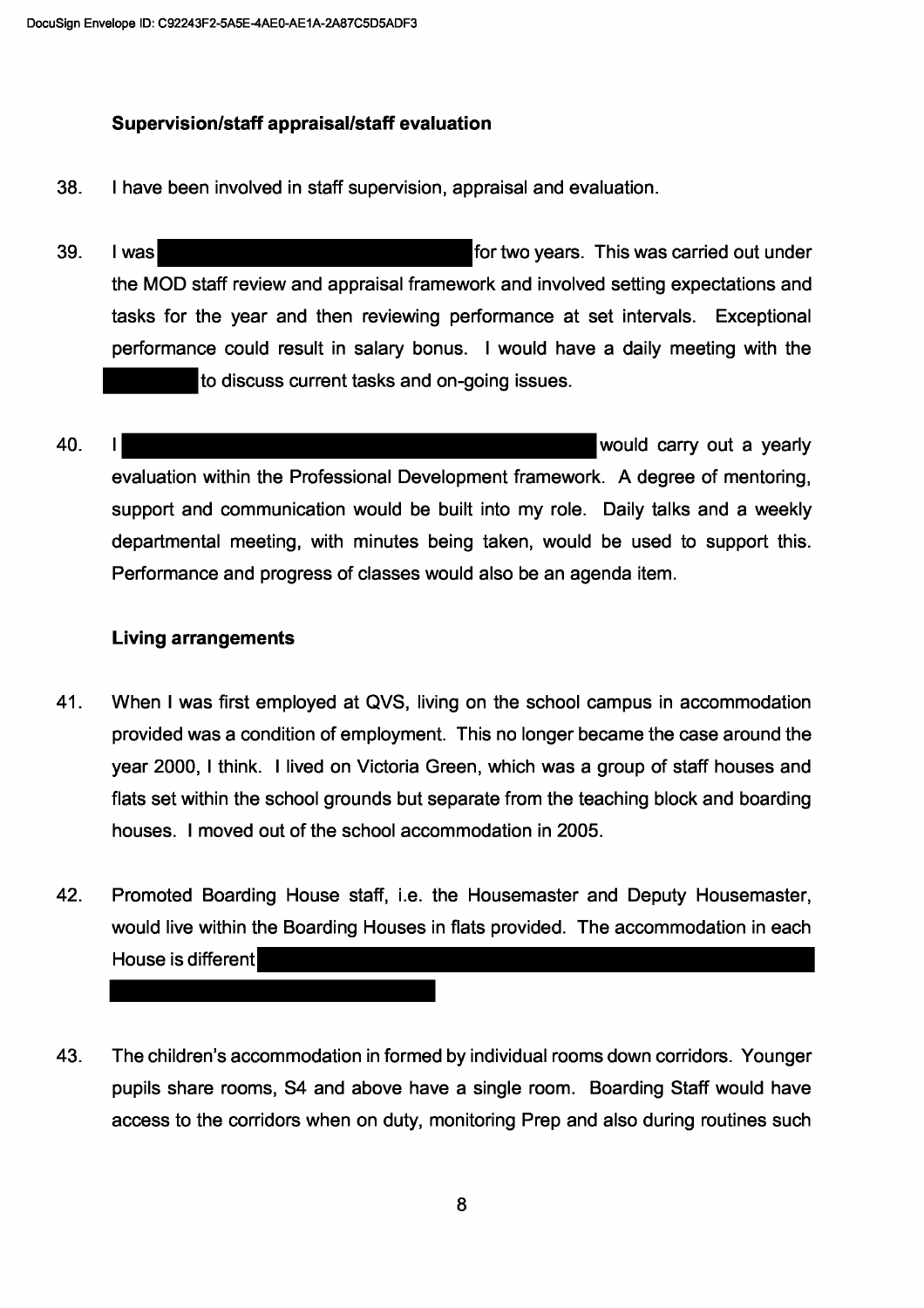as morning routines or night time routines. Promoted members of staff, matrons and cleaners would be more present throughout the day

## Culture within Queen Victoria School

- 44. Being a school for military only children and with all the pupils having this commonality, the school does have a military tradition which permeates through in some ways. In general however, it felt like any other school when in the classroom, with perhaps slightly better classroom behaviour than might be seen in state schools and the smaller class sizes played a part in this. The school has always had a strong sporting ethos, in particular rugby and hockey.
- 45. That military tradition led to the encouragement of manners, expectations and leadership qualities, for example dress standards and standing when an adult entered the classroom, which were seen as very important in my early days in the school. Now there is much more emphasis on pupil choice and supporting positive mental health and I would say there has been a shift to a culture where pupils are more involved in having a say in Boarding life.
- 46. I was not aware of there being a 'fagging' culture in my time at the school.

#### Discipline and punishment

- 47. Children were disciplined and punished through punishment exercises, 'reflections on behaviours' exercises, class and central detention, 'Drill for Dress', where drill practice would be used, level 1 to level 3 'Gating' depending on the offence and a 'Strike' system for minor misdemeanours within the Boarding House. There was also detention and suspension for more serious misdemeanours.
- 48. Classroom discipline management would be carried out by teachers and Boarding discipline by House staff, with the Housemaster having the final say. More serious discipline issues and their punishment would be handled by the Senior Leadership team.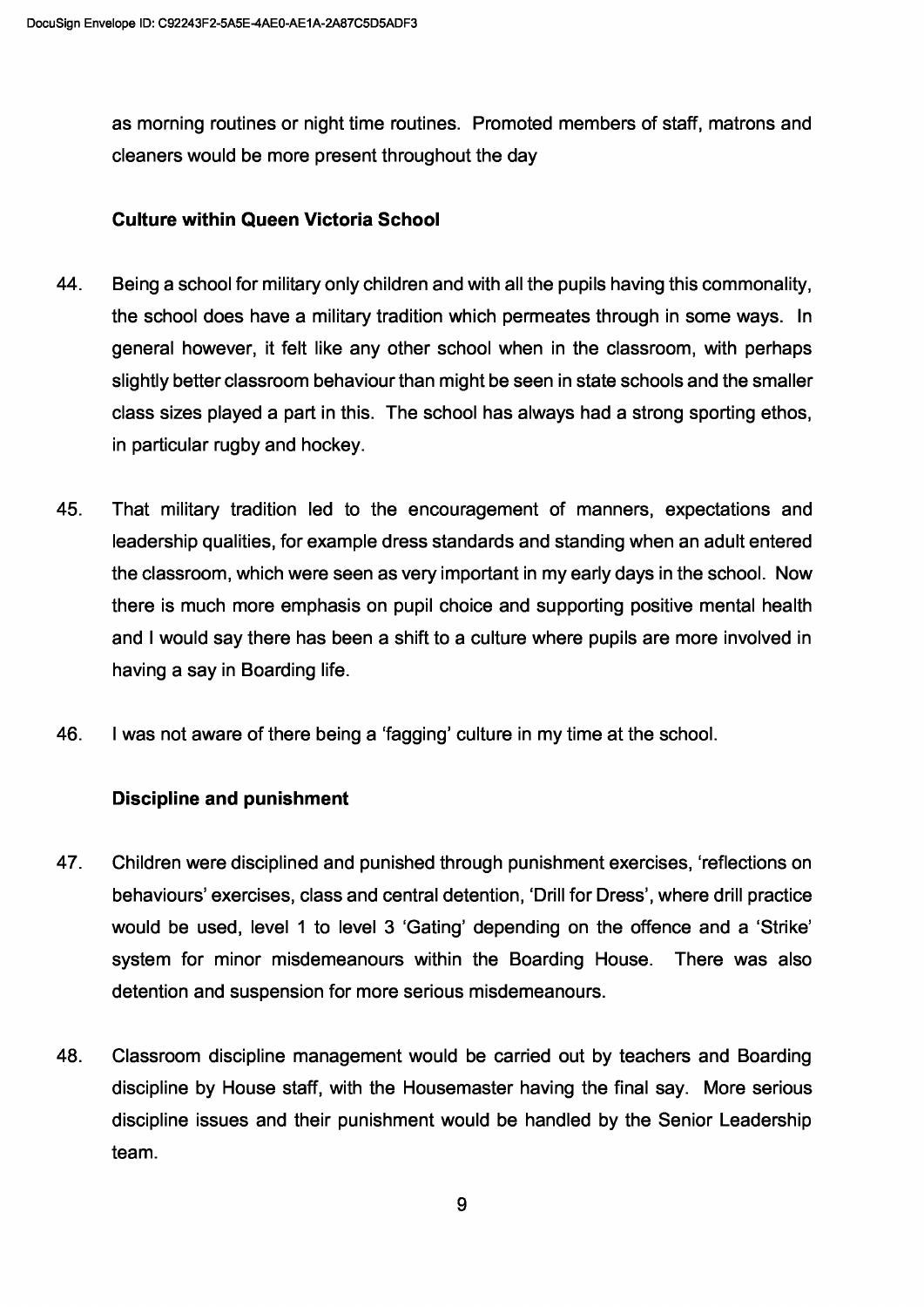- 49. There was a formal policy in relation to discipline and punishment, which was detailed within various publications including the 'Guide to Life in the School', 'Positive Behaviour Strategy' and the school departments' discipline strategies. There is a clear set of guidelines for each offence with minimum and maximum punishments detailed.
- 50. The school carried out an audit of its discipline strategy involving staff, pupils and parents in 2018 and following this, and training, we follow the Positive Behaviour Strategy guidelines.
- 51. Pupils can be put on academic or House support cards to help support them either academically or in the House.
- 52. Records are kept using the `35ys' management system. All discipline, House and Boarding issues, alongside well-being concerns, are recorded on this system.
- 53. Monitors and Prefects have a remit that covers uniform/dress and behaviour in the Chapel and in the Dining Hall. They can issue a 'Day' sanction for disobedience within these areas. This Day punishment involves helping out in the dining hall and is supervised by House staff, the SLT and the staff member with the S6 Remit.
- 54. House Prefects help out with morning and evening routines in the Boarding House, ensuring, for example, that duties are done and pupils are 'on-beds' on time. This is supervised by House staff.

## Day to day running of the school

55. I have not, at any time, been involved in the day to day running of the school.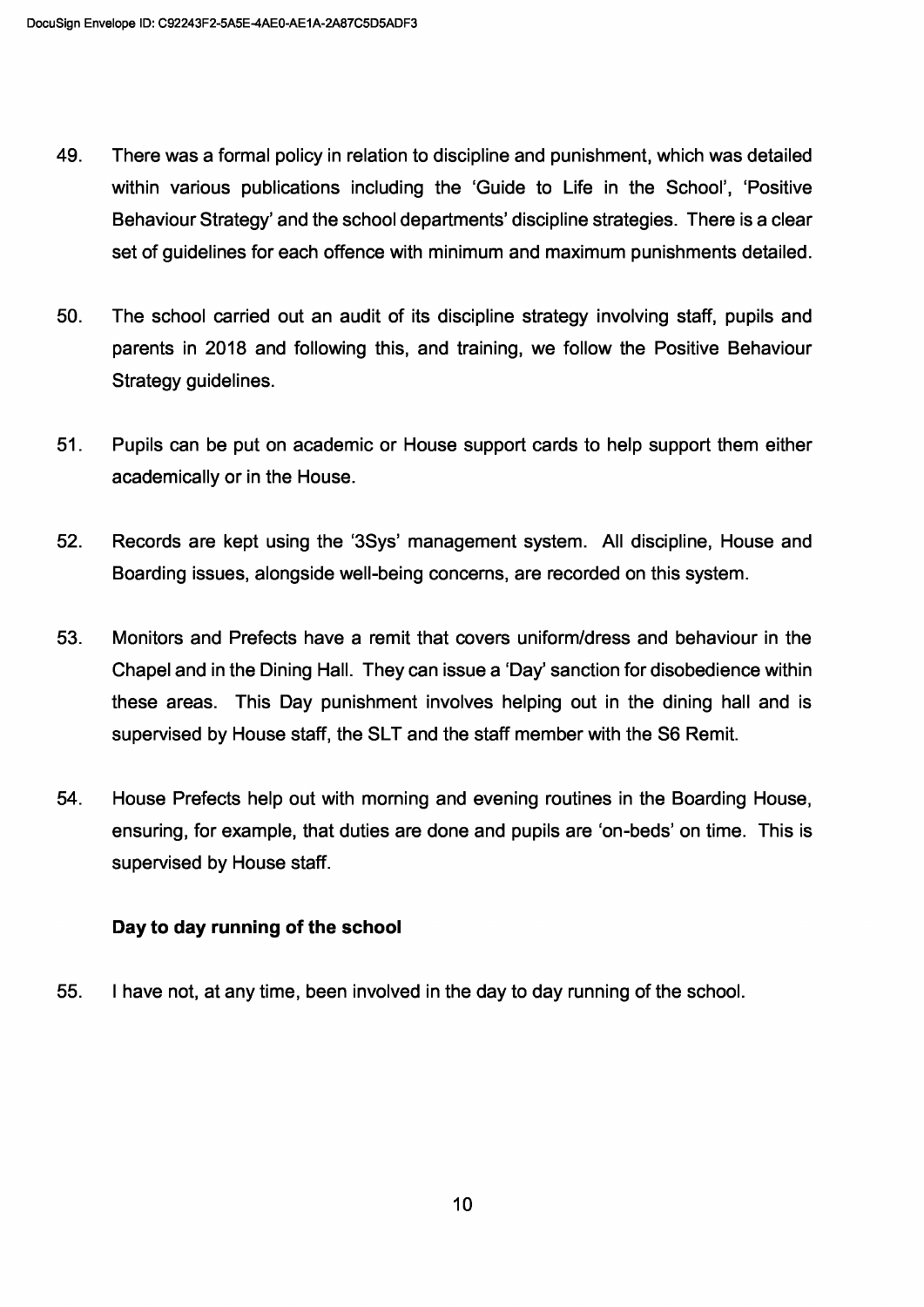## Concerns about the school

- 56. I was aware of a previous member of staff, from the 1980s I believe, who made repeated intimations to the papers of alleged abuse of pupils in the school when he was a member of staff.
- 57. I can provide no details of the nature of the concerns, any individuals who were the subject of concern, nor the school's response, as it was before my time at the school. I am only aware of what was written in the newspapers.
- 58. I can provide no details of the extent to which the parents of the children were made aware of such concerns, nor who had responsibility for reporting to the parents, as it was before my time at the school.

## Reporting of complaints/concerns

- 59. I am aware of the school procedure for reporting complaints.
- 60. That procedure involves the process of initial disclosure, observation, recording and reporting via an official referral form which is handed to Child Protection Office. The child should not be interviewed by a staff member. The Child Protection Coordinator collates all relevant details, which may include interview, and there is a meeting with relevant staff and the Head to make a final decision, which may involve external agencies. The pupil's confidential child protection profile is also updated.
- 61. I do not know how often the process has been used nor if any complaints were received.
- 62. I cannot comment on whether complaints were recorded and, if so, where, as I was not involved in the process.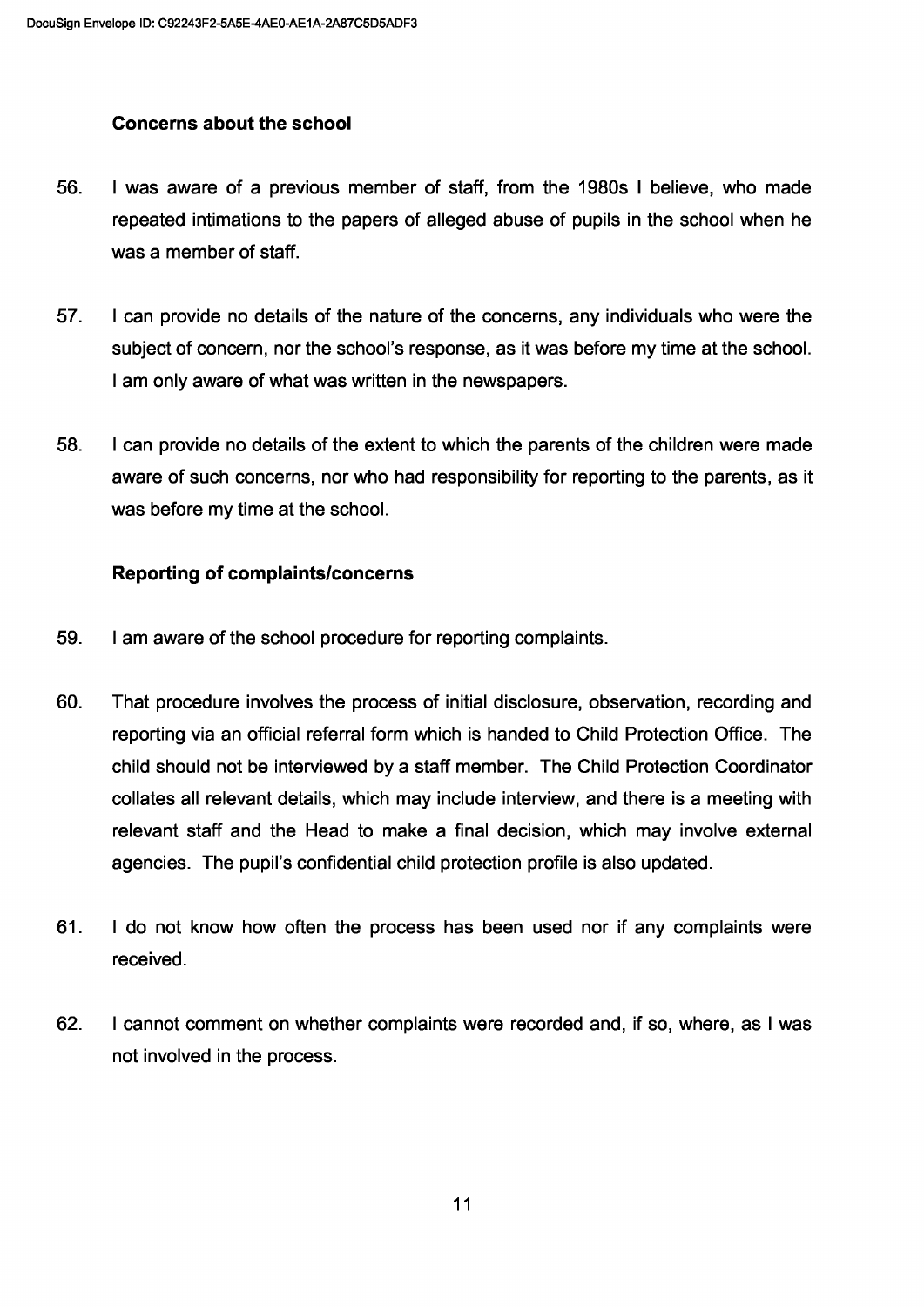## Trusted adult/confidante

- 63. There was a person in the school that a child could speak to about any worries they had.
- 64. Housemasters, the SLT, Tutors and any member of staff are trained with how to deal with an allegation or concern made to them.
- 65. Over time there has been development of the Tutor system in school where a tutor would act as a guide/mentor for a group of pupils over their time in the Boarding House and there has been development of pupil mentors.
- 66. I am aware that in practice concerns have been raised in this way.

## Abuse

- 67. QVS does have a definition of "abuse" that it applied in relation to the treatment of children at the school.
- 68. The school's definition is focussed on the five categories of abuse: Physical abuse and injury, neglect, emotional abuse/lack of attention, sexual abuse and non-organic failure to thrive.
- 69. That definition was communicated and explained to staff working at the school through all-staff in-service training.
- 70. I am not sure of the date the school's definition was introduced, it has always been part of the Child Protection Guidelines as far as I am aware.

## Child protection arrangements

71. Staff are given guidance and instruction on how children in their care at the school should be treated, cared for and protected against abuse, ill-treatment or inappropriate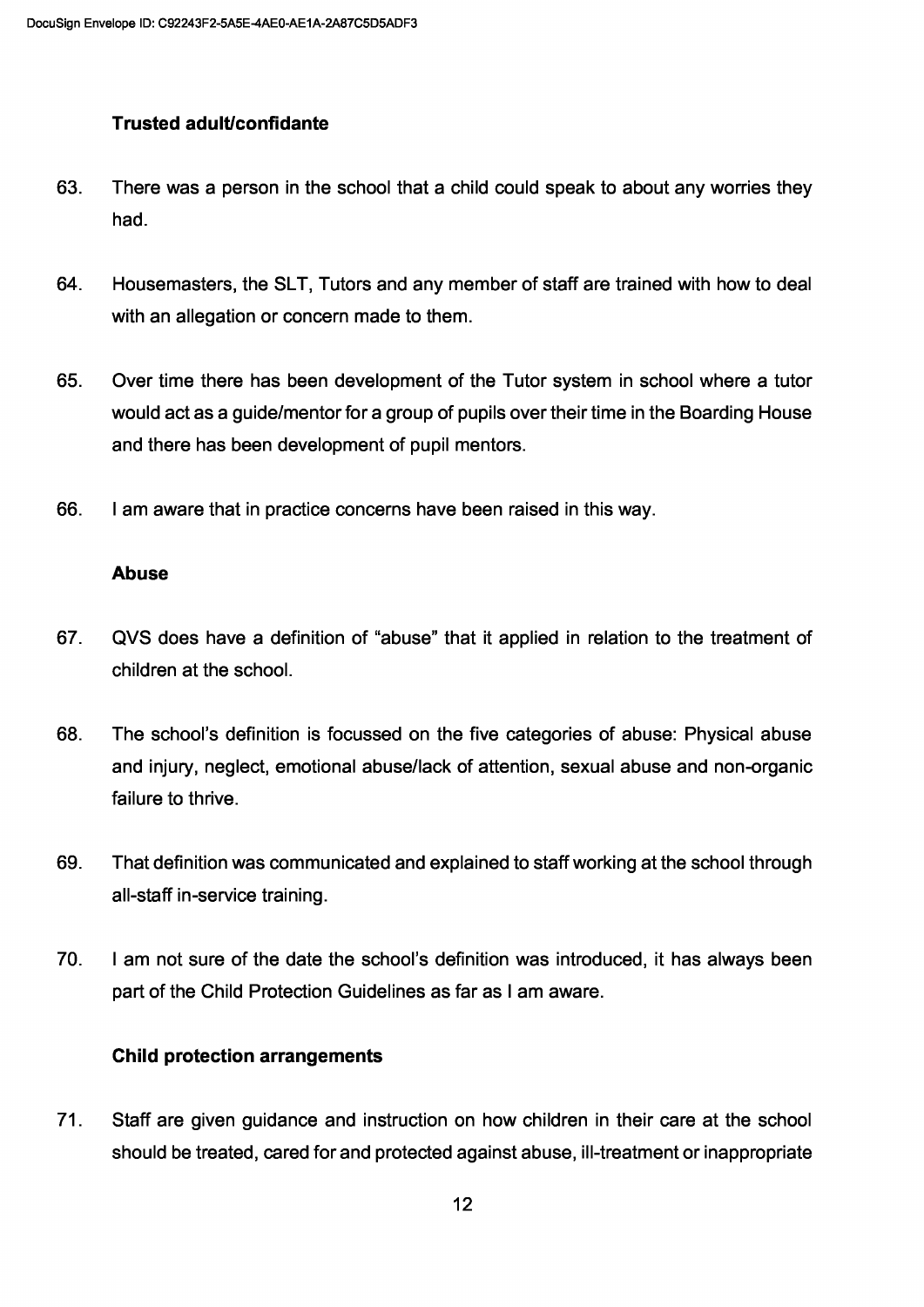behaviour towards them through in-service training, both internal and external, for example SCIS, through guidance documents, which must be read and signed, through on-line training, whole staff and House meetings and through e-Bulletins.

- 72. The guidance and instruction is given to staff on how to handle, and respond to, reports of abuse or ill-treatment of children by staff, other adults, or fellow pupils at in-service training on the Observe, Record and Report process.
- 73. Staff were expected to follow the procedures as outlined in the Child Protection Guidelines in relation to these matters.
- 74. The child protection arrangements that are in place to reduce the likelihood of abuse, ill-treatment, or inappropriate conduct by staff, or other adults, towards children at the school were as detailed within the Child Protection Guidelines and also through training of staff, the Cause for Concern Form, anonymous reporting within the Houses, Whistleblowing procedures and House policies. Additionally, there was remote learning, which included safeguarding guidance for staff, GIRFEC procedures and wellbeing Concerns via the 35ys Management tool.
- 75. The Child Protection Guidelines is a clearly worded document, with clear processes and actions to follow. Child protection training is mandatory every year. Pupils can use an anonymous system of making a complaint or to whistleblow and whistleblowing procedures to raise a concern are prominent on the school's Intranet and has been used, I believe.
- 76. There are also House policies, which include safeguarding procedures such as knocking on doors and only entering when invited, respecting private space of pupils and these are also discussed in meetings. The remote learning guidance includes guidance with regards to best practices and safe practices when using remote learning technologies.
- 77. There are GIRFEC plans, including information gathering and the SHANARRI wellbeing plan with appropriate interventions, which is formalised into the CYP Plan,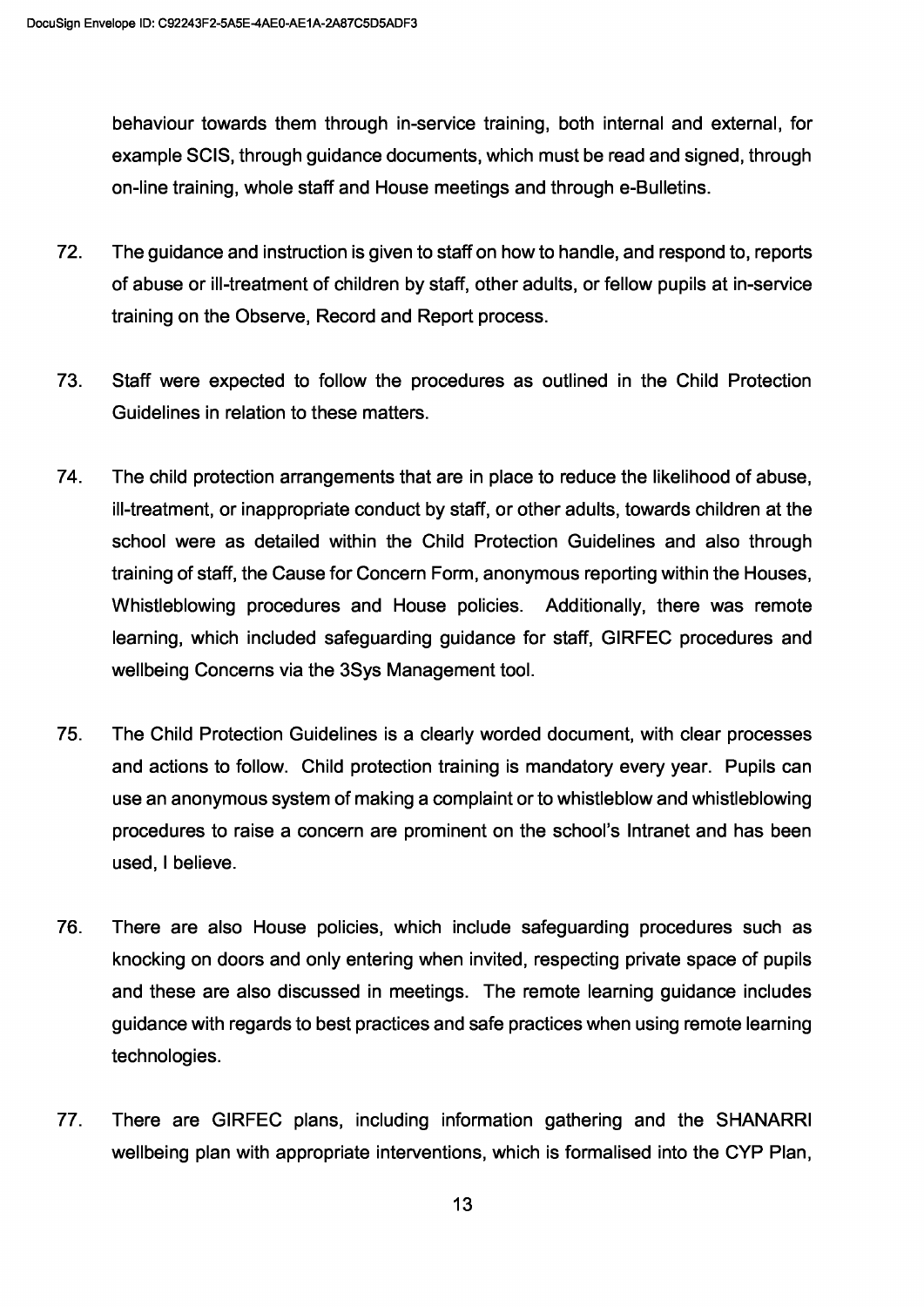a formal document that forms evidence of what support a person is receiving. The use of 3Sys makes sure wellbeing concerns are received and actioned by all relevant parties.

78. I believe these processes are effective and this belief is backed up by recent Care Commission reports.

## **External monitoring**

- 79. I am aware that there have been inspections of the school by the Care Commission and the HMI.
- 80. I know that the inspectors spoke with selected groups of children, but I am not sure if individual children were spoken with. To the best of my knowledge staff were not present when the children were interviewed.
- 81. I spoke with the inspectors in a group of **Teachers**, but I did not personally receive feedback from them, only through their final report.

## **Record keeping**

- 82.  $As<sub>1</sub>$ I would be obliged to keep up to date academic records of pupils' work for the purposes of evidence. Historical records of exam performance would also be kept.
- 83. I am not involved in the process of staff or pupil record keeping, though I am aware that each member of staff would have an employment file that would be kept up-todate in line with MOD and Civil Service guidelines. I cannot comment further as I have not dealt with or used records containing information kept after any allegation of abuse, ill-treatment or inappropriate conduct was made by, or on behalf of, a child.
- 84. The policy on record keeping would be in line with MOD and Civil Service Guidelines and those required by external agencies. I cannot comment further as I have not dealt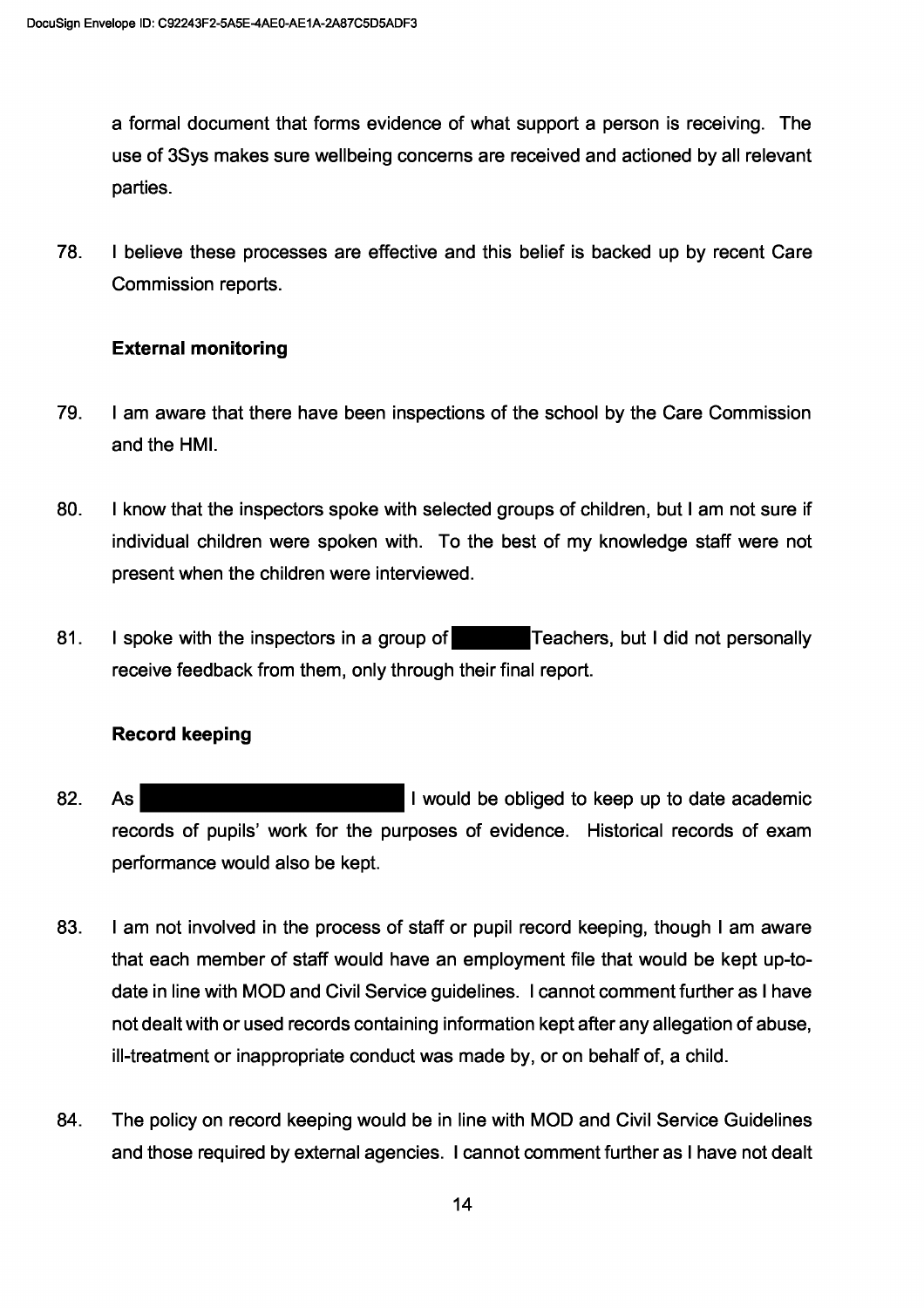with or used records containing information about how children had been treated in practice, and whether children had been reporting what they considered to be abuse, ill-treatment or inappropriate conduct.

#### Investigations into abuse — personal involvement

85. I have never been involved in any investigation on behalf of the school into allegations of abuse or ill-treatment of children at the school, or into inappropriate behaviour by staff or others towards children.

#### Reports of abuse and civil claims

86. I have never been involved in the handling of reports to, or civil claims made against the school by former pupils concerning historical abuse.

#### Police investigations/criminal proceedings

- 87. I am aware that there are ongoing criminal proceedings against the drumming teacher at QVS, however I am only aware that criminal proceedings are in process and that the teacher is no longer a member of staff. I know support mechanisms were put in place for the pupils but I have no awareness of the case or the pupils involved. Staff were informed by a whole staff briefing and parents were informed by letter.
- 88. I have given a statement to the police concerning alleged abuse of children cared for at the school. In November 2004 I was interviewed by Central Scotland Police about an allegation against me. I denied the allegation but agreed that a relationship, initiated by the ex-pupil, had taken place for around a year to late 2003. As we were both outdoors enthusiasts, this invariably involved meeting up at available weekends and holidays to go hill walking, cycling or golfing. The Police investigation concluded that no criminal offence had taken place at this time.
- 89. I have never given evidence at a trial concerning alleged abuse of children cared for at the school.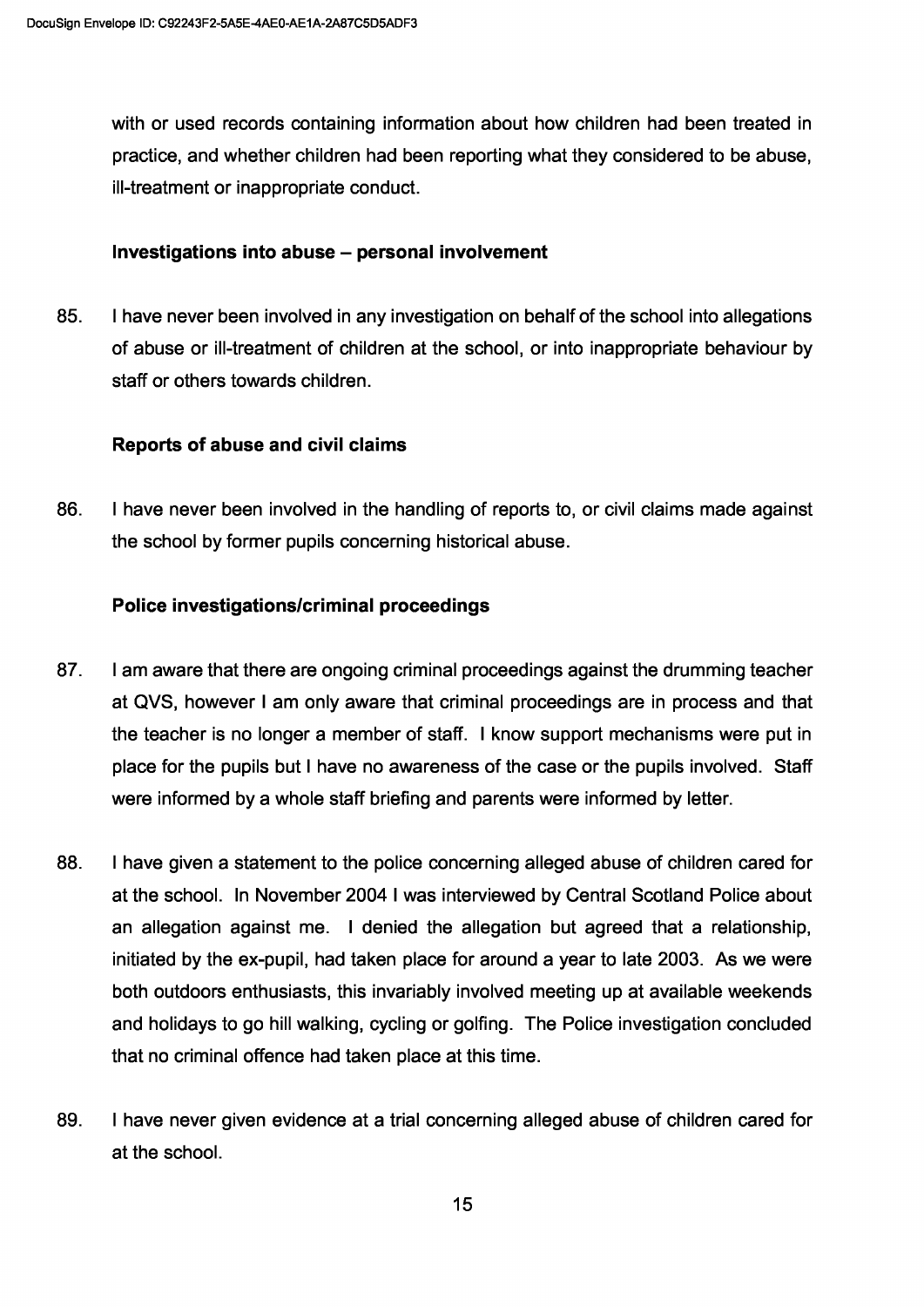#### Specific alleged abusers – unless covered in responses to previous questions

## **YNT**

- 90. I recallYNT and my employment at QVS coincided with his between around 2000 to 2004. I believe he was around thirty years old and he was a teacher of and a promoted member of Trenchard House Boarding Team. His role in relation to mine was as a teaching colleague, but I did not know him well and we did not mix socially at all.
- 91. He was a popular member of staff with the pupils to my recollection.  $\overline{NNT}$  had a young family while at the school, he was musical and a good player of the guitar. He was friendly and, to my recollection, hard working. He was interested in developing his skills in pastoral care and the Boarding side of the school.
- 92. I only saw him with children when he was teaching or when on duty and he appeared to have a positive relationship with pupils to my recollection. I did not see him discipline children and cannot comment on how he may have disciplined children. I did not see him abuse children and nor did I hear of him abusing children.
- 93. I was aware that Mr **YNT** had a GTCS Hearing in 2008. I do not know the specific charges presented at the Hearing and cannot comment on what he was alleged to have done and when.

# CKC

94. I recall CKC and my employment at QVS coincided with his between around 1998 to 2012. I believe he was between fifty and sixty years old at that time. He was the SNR and as such was my line manager. He was approachable in nature and supportive as a line manager. He had a wide experience in working life and was a good raconteur with regards to many areas of and especially the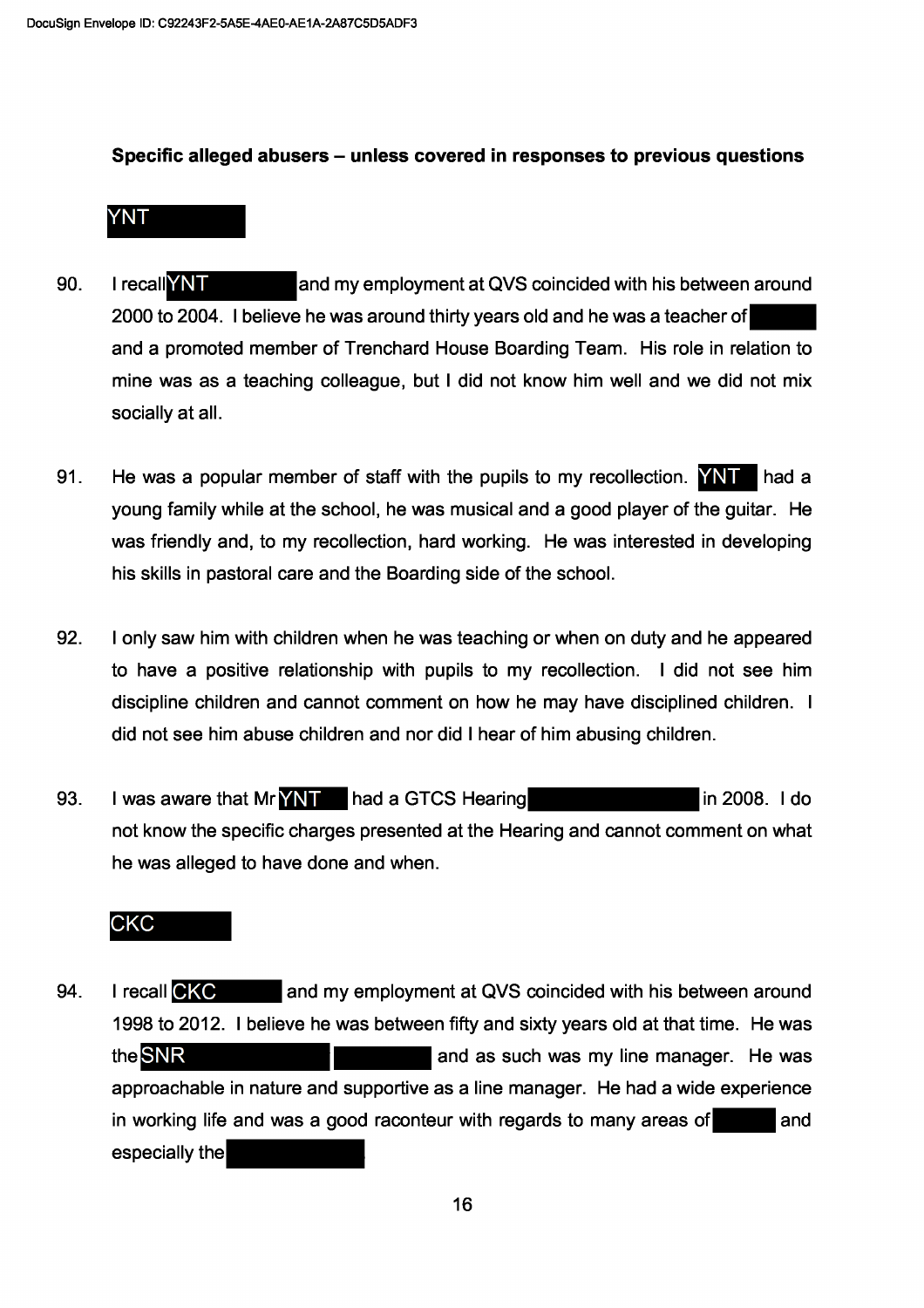- I found him personable and sociable. I did not mix with MrCKC socially, but he was 95. a supportive line manager and extremely positive in his outlook with regards to using in education. We both shared a common interest in sport.
- 96. I saw him with children and found him friendly and supportive in nature but able to effectively use a firm approach if required. I did see him discipline children in passing, for example addressing a pupil in the corridor and, as I have indicated, MrCKC could adopt a firm, but professional approach if required, if, for example a pupil had been sent down to his office for misbehaviour in class. He was also an effective interviewer when trying to get to the bottom of an on-going issue. I have not seen him abuse children and nor did I hear of him abusing children.
- 97. I did become aware of a reference in an anonymous letter during my own Employment tribunal in 2005/6, but I cannot comment on what the allegation was, nor when it related to.

#### Specific allegations that have been made to the Inquiry in relation to me

- 98. I was interviewed in May 2002 by the Headteacher where he read out an allegation referred to in an anonymous letter, which I am led to believe the Scottish Child Abuse Inquiry is aware of.
- 99. The allegation specified that I was having an inappropriate relationship with a S6 female pupil. I was not having a relationship and I denied the allegation. I recall expressing concern at the way the allegation was submitted and for the pupil. I was informed that a school investigation was taking place into the allegations and that I should keep the contents of the interview confidential, which I accepted.
- In November 2004 I was interviewed by Central Scotland Police about the same  $100.$ allegation. I denied the allegation but agreed that a relationship, initiated by the expupil, began in October 2002 and had taken place for around a year to late 2003. I was not at any stage having a relationship with her while she was a pupil. As we were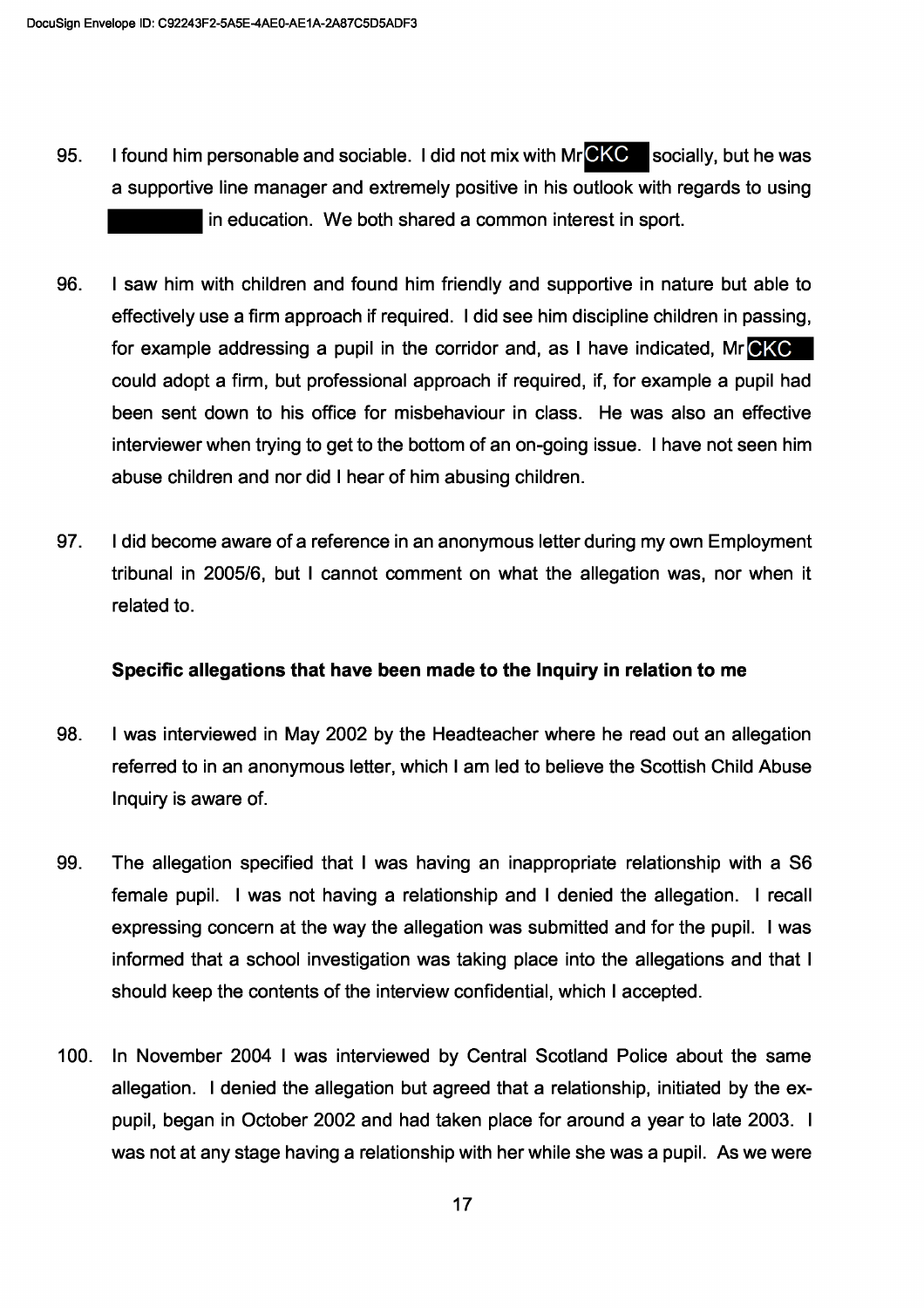both outdoors enthusiasts, this invariably involved meeting up at available weekends and holidays to go hill walking, cycling or golfing. The police investigation concluded that no criminal offence had taken place at this time.

- $101.$ 2005, the allegations were informed to and were In the naming the staff involved.
- Following the conclusion of the police investigation, an employer investigation was  $102.$ initiated around 2005 and this resulted in a formal Employment Hearing. The expupil exercised her right not to attend the Hearing, but she did make a written statement confirming her statement to the police without amendment. This disciplinary process included an investigation interview, two Hearing meetings and a final Decision interview. It concluded in and my suspension was lifted.
- 103. Following the conclusion of this employment tribunal, my professional body, GTCS, began independent investigations into the allegations in 2007 which led to a two-day Tribunal Hearing in 2008. This Hearing was attended by all pertinent witnesses. I was acquitted of all charges at the end of the Hearing process.
- 104. I have also been through an additional investigation by Disclosure Scotland via their **Consideration for Listing Process.**
- 105. I have never been the subject of any other complaint in relation to alleged abuse of children at the school.

## **Helping the Inquiry**

- 106. There should be clear and obvious opportunities to raise a concern, whether anonymously or not.
- 107. Any serious concerns raised should be fully investigated in a timely manner. An independent body to the school should be used where appropriate.